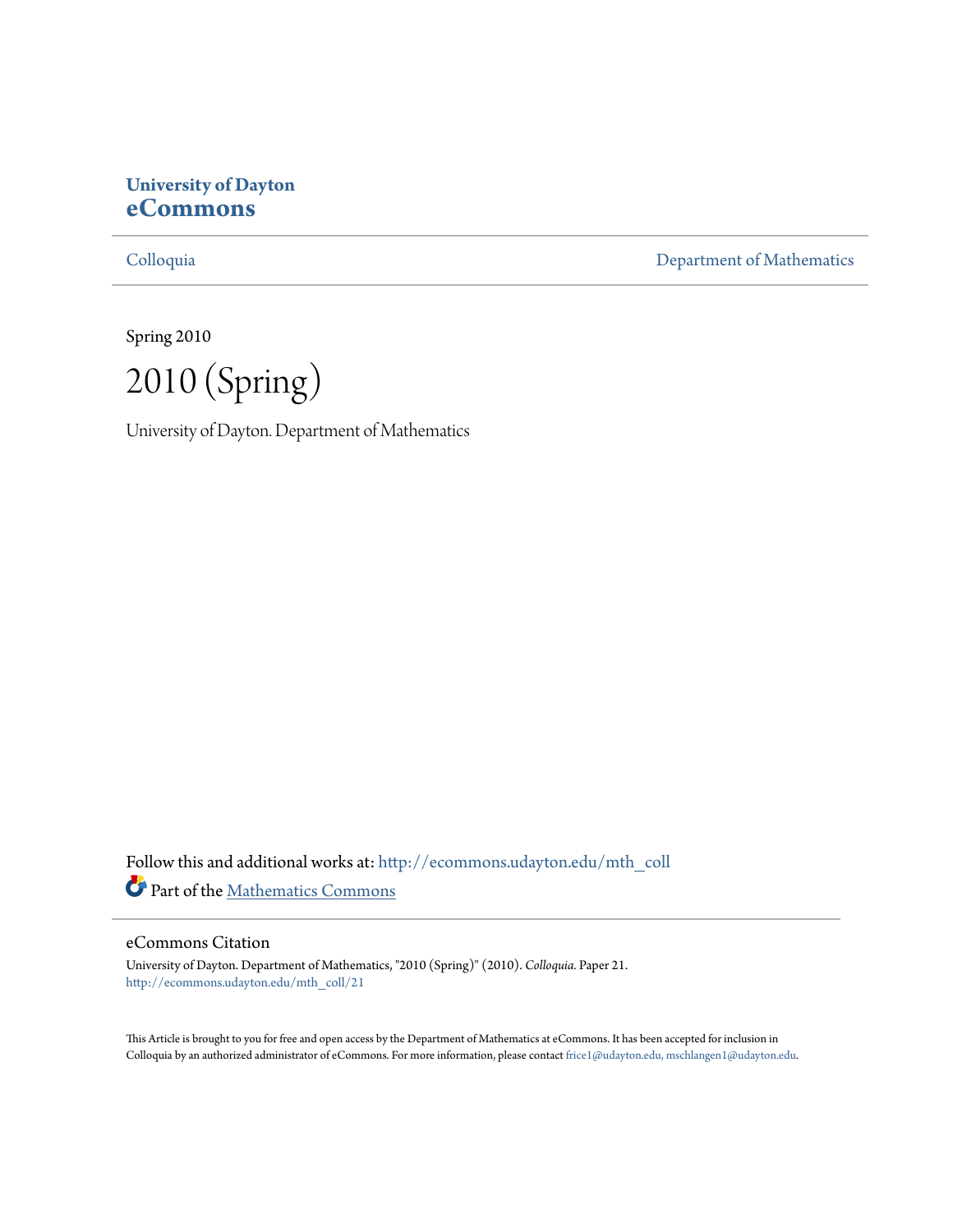| Date             | <b>Speaker and Title</b>                                                                                                                                               | <b>Time/Location</b> |
|------------------|------------------------------------------------------------------------------------------------------------------------------------------------------------------------|----------------------|
| Thursday, Jan 21 | Art Busch, University of Dayton<br>Finding Odd Cycles in Graphs Defined on a Torus                                                                                     | $3:00$ PM, SC<br>323 |
| Thursday, Jan 28 | Virginia Keen, University of Dayton<br>Using Digital Video to Strengthen Student Learning of<br><b>Mathematics</b>                                                     | $3:00$ PM, SC<br>323 |
| Thursday, Feb 4  | Paul Eloe, University of Dayton<br>The Fundamental Matrix of a System of Linear Fractional<br><b>Backward Difference Equations</b>                                     | 3:00 PM, SC<br>323   |
| Thursday, Feb 11 | Chandra Dinavahi, University of Findlay<br>Diagonally Switchable 4-Cycle systems                                                                                       | $3:00$ PM, SC<br>323 |
| Thursday, Feb 18 | Muhammad Islam, University of Dayton<br>Three Fixed Point Theorems; Periodic Solutions of<br><b>Integral Equations Evolved From Retarded Differential</b><br>Equations | 3:00 PM, SC<br>323   |
| Thursday, Feb 25 | Marie Snipes, Kenyon College<br>Harmonic measure distribution functions and Brownian<br>motion in planar domains                                                       | 3:00 PM, SC<br>323   |
| Thursday, Mar 11 | Harry Khamis, Wright State University<br>Multigraph Representations of Hierarchical Loglinear<br>Models                                                                | 3:00 PM, SC<br>323   |
| Thursday, Mar 18 | Imran Akhtar, Virginia Tech<br>Applications of the Proper Orthogonal Decomposition in<br><b>Dynamical Systems</b>                                                      | 3:00 PM, SC<br>323   |
| Thursday, Mar 25 | Jennifer Hutchison, Cedarville University<br>Thin-Type Dense Sets and Related Properties                                                                               | $3:00$ PM, SC<br>323 |
| Thursday, Apr 8  | Maher Qumsiyeh, University of Dayton<br>Comparison Between the Bootstrap and the Empirical<br><b>Edgeworth Expansion</b>                                               | 3:00 PM, SC<br>323   |
| Thursday, Apr 15 | Elham Negahdary, University of Dayton<br>Pricing Options in Mean-Reversion Jump-Diffusion<br><b>Model by Radial Basis Functions</b>                                    | $3:00$ PM, SC<br>323 |
| Thursday, Apr 22 | Richard Wuebker, University of Dayton<br>Analysis of the Pricing and Hedging of Spread Options                                                                         | $3:00$ PM, SC<br>323 |

# **Abstracts of the Colloquium Talks: Spring 2010 Department of Mathematics**

# **FINDING ODD CYCLES IN GRAPHS DEFINED ON A TORUS**

ARTHUR H. BUSCH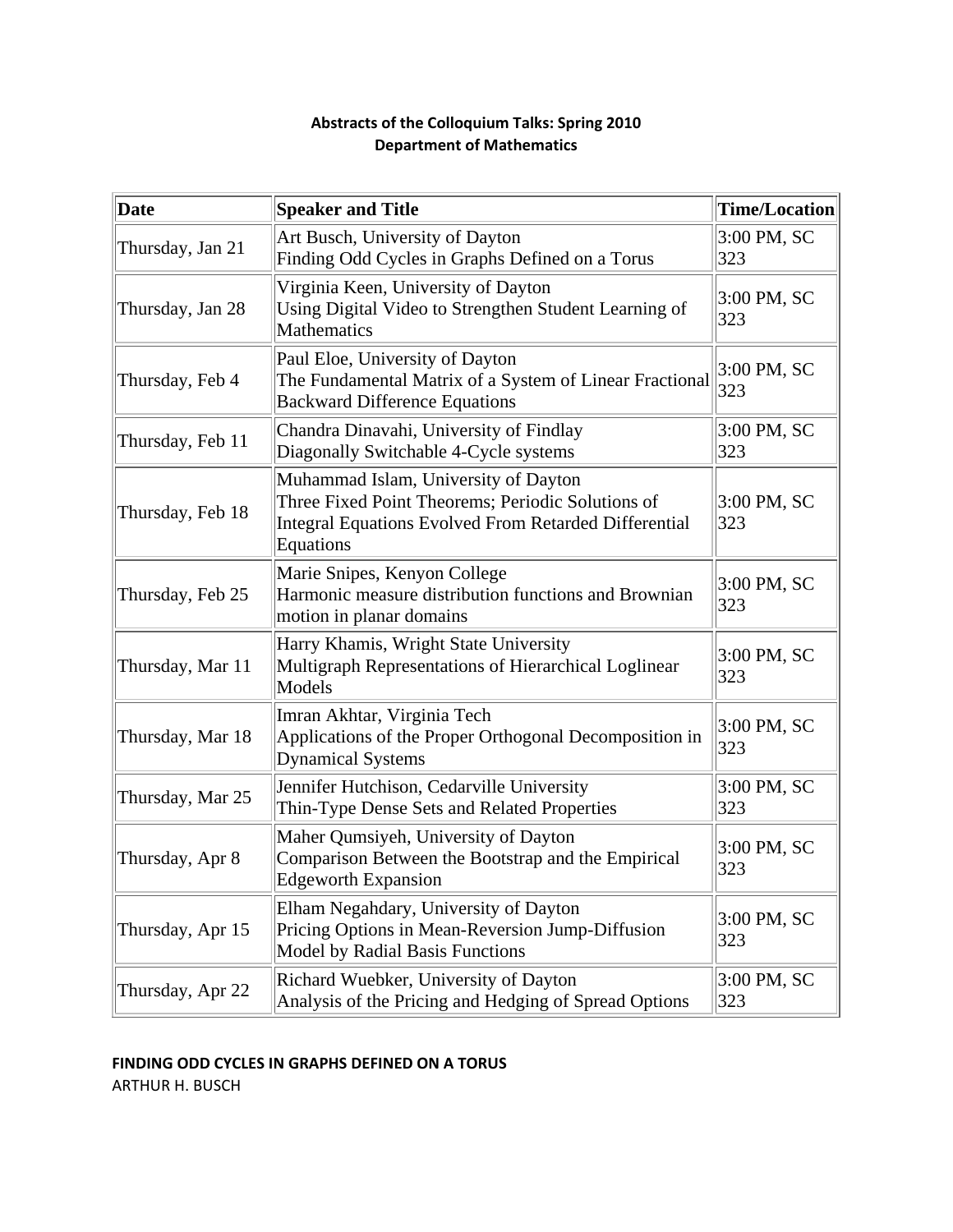**Abstract.** In this talk, we consider how to prove that all graphs in three related families of graphs contain at least one odd cycle. The families are initially defined using a graph  $H_{mn}$  with  $mn$  vertices arranged in an  $m \times n$  grid embedded on a torus, where both m and n are odd. Each vertex is adjacent to the four diagonally adjacent vertices in the grid.

#### **Using Digital Video to Strengthen Student Learning of Mathematics**

#### Virginia (Ginny) Keen

**Abstract** This presentation includes a description and initial analysis of the results of using student‐ created video products to enhance the mathematical content knowledge of prospective early childhood and intervention teachers. While it is felt that using student-designed video can support learning, there is little research confirming this. This action research assesses the value of having students create "video snippets" that model and explain various mathematical concepts through the use of visual representations, explanations, correct notation and vocabulary, and examples and non‐examples. Sample student videos and analyses will demonstrate how the initial project was assessed and revised for the next iteration. The presentation will conclude with a look at how we can extend our understanding of the potential for the use of digital video in instruction, assessment, and research.

# **The Fundamental Matrix of a System of Linear** *νth* **Order Fractional Backward Difference Equations** Paul Eloe

**Abstract** We consider the system of linear  $\nu$  th order fractional backward difference equations,

$$
\nabla v y(t) = Ay(t) + f(t), t = 1, 2 \ldots
$$

A is an  $n \times n$  matrix with real entries and  $0 < v < 1$ . Define  $\nabla^v = \nabla \nabla^{v-1}$  where  $\nabla y(t) = y(t)$  $y(t - 1)$  and the fractional sum,  $\nabla^{\nu-1}$ , is defined by

$$
\nabla_a^{-(\nu-1)}y(t) = \sum_{s=a}^t \frac{(t-\rho(s))^{\overline{(\nu-1)-1}}}{\Gamma(\nu-1)} f(s)
$$

where  $\rho(s) = s - 1$  and  $t^{\overline{\alpha}} = \frac{\Gamma(t+\alpha)}{t}$  In particular,  $\nabla^{\gamma}$  denotes the Riemann-Liouville fractional difference operator.

We shall construct the fundamental matrix and causal Green's function associated with this system of equations. We are particularly interested to develop the theory analogous to the theory associated with the system of differential equations,  $y^0 = Ay + f(t)$ . In that setting, the fundamental matrix is  $e^{At}$  and the causal Green's function is  $e^{A(t-s)}$ . Knowledge of the scalar equation  $y^0 = ay + f(t)$  is the only prerequisite for the talk.

This work is in collaboration with Ferhan Atici of Western Kentucky University.

**Diagonally Switchable 4‐Cycle systems** Chandra Dinavahi **Abstract:**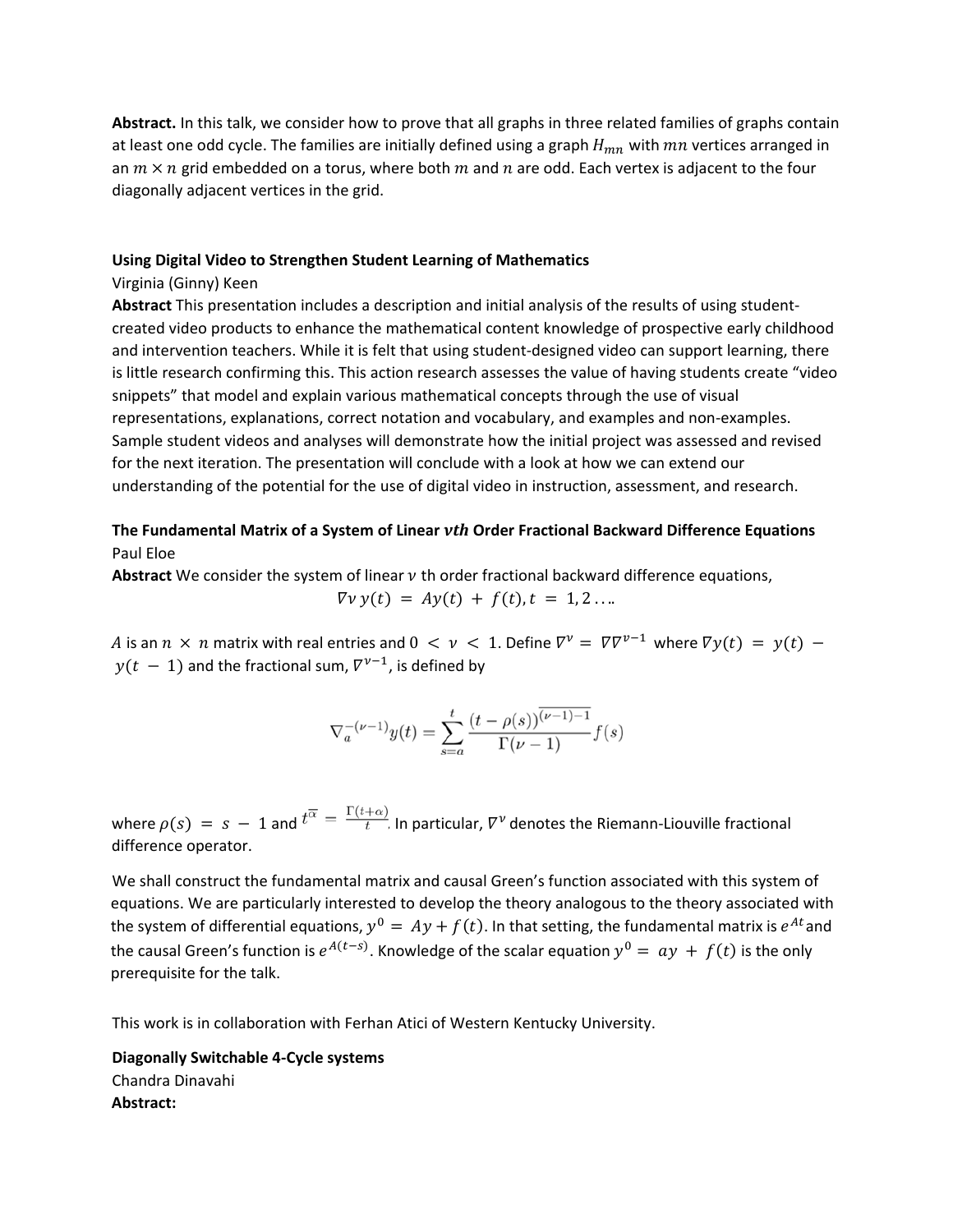A 4‐cycle system is said to be diagonally switchable if each 4‐cycle can be replaced by another 4‐cycle obtained by replacing one pair of non‐adjacent edges of the original 4‐cycle by its diagonals so that the transformed set of 4‐cycles forms another 4‐cycle system. The existence of diagonally switchable 4‐cycle system of  $K_n$  has already been solved. In this presentation we will discuss an alternative proof of this result and use the method to prove a new result for  $K_v - I$ , where I is any one factor of  $K_v$ 

#### **About the speaker:**

Dr.Chandra Dinavahi obtained a masters degree in Mathematics & Computing from University of Hyderabad, India. Later he came to U.S and attended Texas A&M University. After graduating from TAMU with a masters degree, he joined Auburn University to pursue his PhD in discrete mathematics. He received his PhD in Discrete Mathematics under the guidance of Dr. Chris Rodger. He has been an assistant professor of mathematics in the University of Findlay since 2007.

# **Three Fixed Point Theorems; Periodic Solutions of Integral Equations Evolved From Retarded Differential Equations**

## MUHAMMAD N. ISLAM

**Abstract:** The existence of periodic solutions of integral equations, which evolve from retarded functional differential equations, is studied in this paper. Banach fixed point theorem, Krasnoselskii's fixed point theorem, and a fixed point theorem which is a combination of Krasnoselskii's theorm and Schaefer's fixed point theorem, are employed in the analysis. This comined theorm of Krasnoselskii and Schaefer is named as Theorem Krasnoselskii‐Schaefer in this article. Theorem Krasnoselskii‐Schaefer requires an a priori bound on all solutions. Liapunov's direct method is employed to obtain such an a priori bound. Comparisons of these theorems in terms of the assumptions and the outcomes are made in the process.

## **Harmonic measure distribution functions and Brownian motion in planar domains** Marie Snipes

Abstract: Given a domain *D* in the plane containing the origin, the harmonic measure distribution function  $h(r)$  gives information about the behavior of a Brownian particle in the domain. Specifically, for  $r > 0$ ,  $h(r)$  denotes the probability that a Brownian particle starting at zero will first hit the boundary of  $D$  within distance  $r$  of its starting point. The harmonic measure distribution function of a domain is a right-continuous function that increases from 0 toward 1. A long-term goal is to determine whether such an increasing function  $f$  can be realized as the harmonic measure distributions of a domain, and if possible, to explicitly construct the domain. We will discuss the special case where  $f$  is a step function which increases from 0 to 1 in finitely many steps. This is joint work with L. Ward.

**About the speaker:** Marie Snipes holds a BS in mathematics from Harvey Mudd College and an MS and a PhD in mathematics from the University of Michigan. She joined the Kenyon Mathematics Department in 2009. Her research interests lie in the field of geometric measure theory, an area of mathematics that uses measure theory to analyze geometric properties of sets and has its origins in the study of soap films. Prior to her doctoral studies at the University of Michigan, Marie spent four years in the Air Force conducting statistical analyses and developing mathematical models of personnel data. Outside the classroom, Marie's primary hobby is applied topology through a handson study of continuous deformations of phyllosilicate minerals (in other words, throwing pottery). She also enjoys playing racquetball, Scrabble, and chess.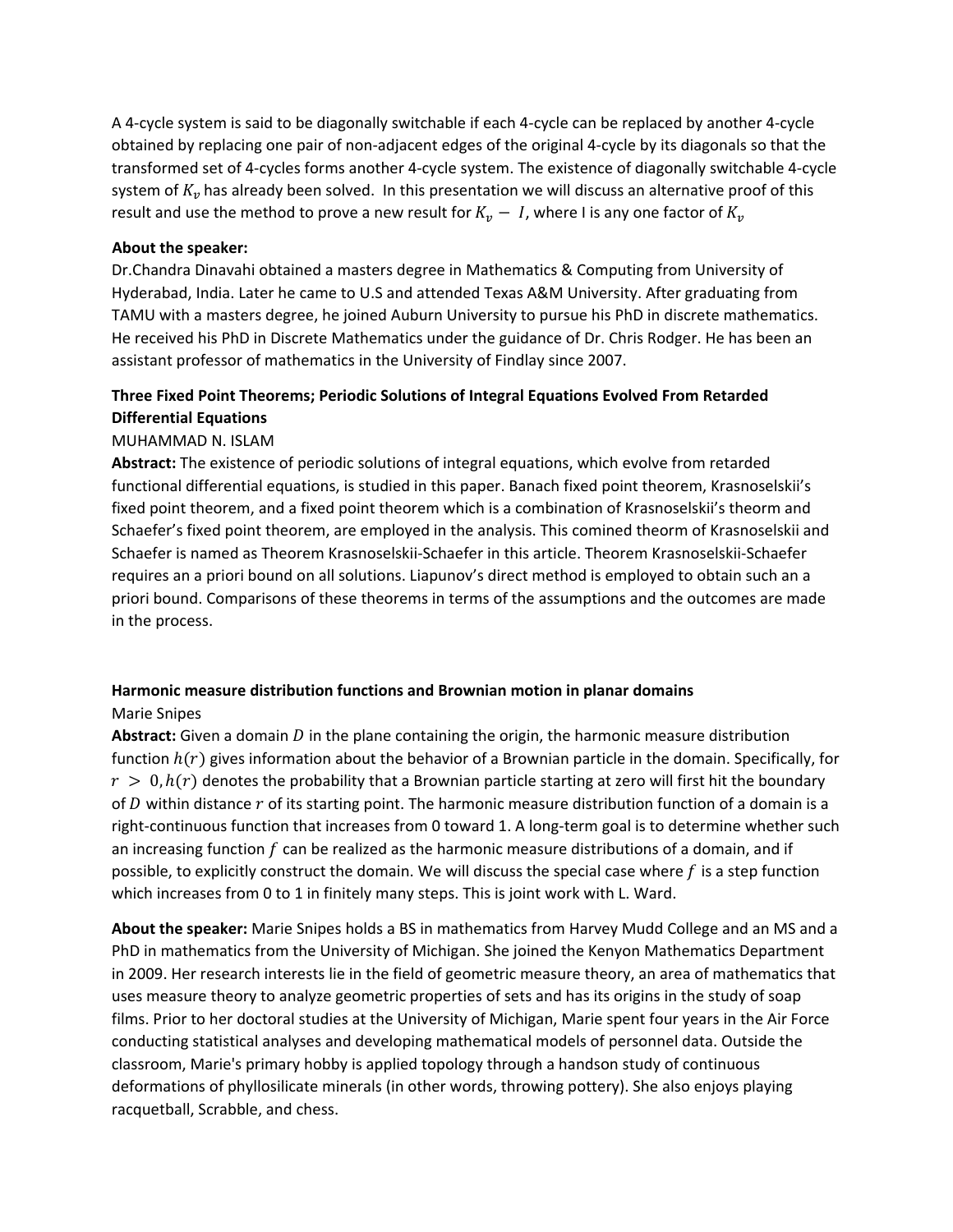### **Multigraph Representations of Hierarchical Loglinear Models**

#### Harry Khamis

**ABSTRACT** The topic of this talk represents a wonderful marriage between graph theory and statistics. The work was done jointly with Wright State University Professor (Emeritus) Terry McKee, an expert in chordal graphs. A brief development of the loglinear model for multidimensional contingency tables will be presented from first principles for two and three categorical variables, and then generalized to  $k$ categorical variables. A brief discussion of graphical models will be followed by the development of the multigraph representation of hierarchical loglinear models; applications will be illustrated with numerous examples. This talk will be a "how to" presentation rather than a theoretical development.

**BIO** Harry Khamis received his Ph.D. in statistics at Virginia Tech in 1980. Since then he has been at Wright State University in the Department of Mathematics & Statistics, except for a two-year visiting professorship at Uppsala University and two one‐quarter visiting positions at Umeå University in Sweden. He became Director of the Statistical Consulting Center in 1993. He has a joint appointment in the Boonshoft School of Medicine, where he has worked on the famous Fels Longitudinal Study, the largest and longest running (since 1929) study of human growth and body composition in the world.

# **Applications of the Proper Orthogonal Decomposition in Dynamical Systems**

#### Imran Akhtar

**Abstract:** The Proper Orthogonal Decomposition (POD) is widely used to derive low‐dimensional models of large and complex dynamical systems and has emerged as a powerful tool in fluid dynamics. Given a set of flow field data, it extracts the most energetic global functions (modes) that can be used to characterize and analyze flows. The optimality of the POD modes, in terms of energy representation, makes them a good candidate to build low‐dimensional models of the system dynamics using Galerkin projections. These models can be further modified to design flow controls. However, the standard models are often limited in their application. A few of the shortcomings include accuracy of the models away from the reference simulation, stability issues, inability to predict bifurcation points, and restriction to low Reynolds number flow. This talk will provide an overview of the development of POD based low‐dimensional models for the flow past a cylinder and a control design to suppress vortex shedding. The limitations of these models will be discussed in detail along with potential remedies to these issues. These include (a) sensitivity analysis to enhance the accuracy of the models beyond the parameter values from which they are derived; (b) a shooting technique to investigate stability issues; (c) extension of the model to predict hydrodynamic forces; and (d) closure modeling for high Reynolds number flows.

# **Thin‐Type Dense Sets and Related Properties**

# Jennifer Hutchison

**Abstract:** The concept of a dense set in a topological space is an elementary one: a set which meets every open set. Dense sets may be thought of as those that are ubiquitous in a space. In this presentation, we will look at the situations in which dense sets in product spaces may be well spread out. Thin, very thin, and so on are terms describing how sparsely a subset of a product space is distributed through the space. We shall be discussing the situations under which such special kinds of dense sets exist in product spaces, along with the characteristics of these sets. We will also consider some criteria which imply the existence of slim dense sets.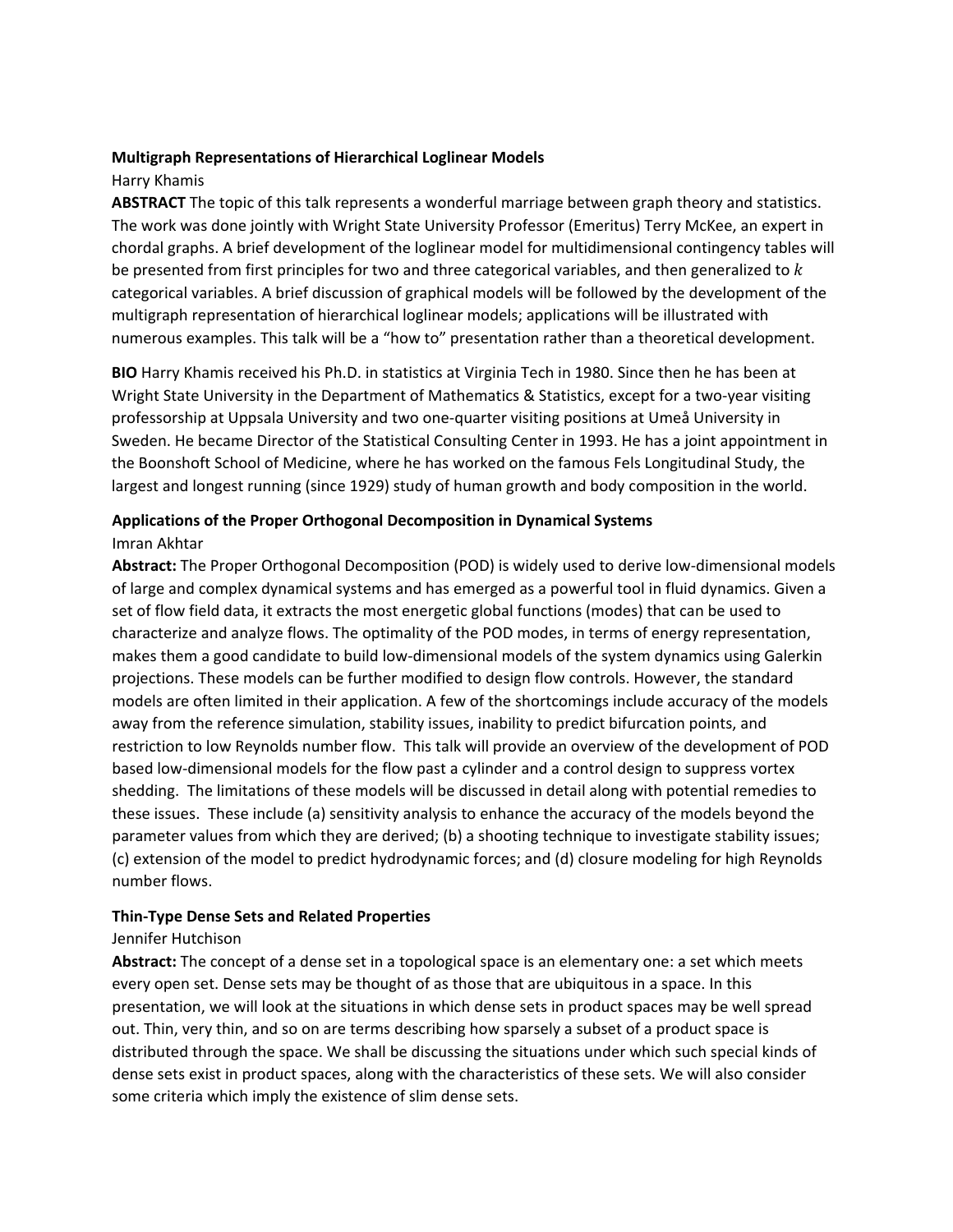About the Speaker: Jennifer Hutchison received her M.A. in mathematics from Miami University (Oxford, OH) in 2003 and will graduate in May with a Ph.D. in mathematics from Auburn University. She has taught mathematics at Cedarville University for the last five years, mostly teaching topology and various types of calculus.

#### **Comparison Between the Bootstrap and the Empirical Edgeworth Expansion**

#### Maher B. Qumsiyeh

**Abstract** The Bootstrap estimate for studentized statistics is more accurate than both the normal approximation and the two-term empirical Edgeworth expansion. In this talk it will be shown that the three‐term empirical Edgeworth expansion for studentized statistics compares well with the bootstrap. It is also shown that the 3‐term Edgeworth expansion is superior to the bootstrap in some cases, using more efficient estimators than sample moments in the Edgeworth expansion, such as using maximum likelihood estimators in the one parameter exponential family.

### **Pricing Options in Mean‐Reversion Jump‐Diffusion Model by Radial Basis Functions** Elham Negahdary

**Abstract:** In this work we use Radial Basis Functions (RBF) to compute the option price in mean reversion jump‐diffusion model. The mesh free method based on RBF interpolation, instead of traditional mesh‐based methods like Finite Differences (FDM) or Finite Elements (FEM), is used for solving Partial Integro‐Differential Equation (PIDE) for non‐dividend paying stocks in the mean‐reversion jump‐diffusion model. We implement Gaussian (GA), Multiquadric (MQ) and Inverse Multiquadric (IMQ) and compare them via numerical experiments. In addition, we compare those methods with Monte Carlo simulations. For the jump‐diffusion model considered in this work, we numerically solve the PIDE that includes a non‐local integral term. We treat both differential and integral terms in the PIDE by using RBF. After transforming the PIDE to a system of ODEs by using RBF, we solve the ODEs with an ODE solver, the Runge‐Kutta fourth (RK4). Comparing with the standard Black‐Scholes‐Merton PDE, the model we study in this project leads to a Partial Integro-Differential Operator or PIDE, involving a nonlocal term in the form of an integral operator. Our main contribution is to examine how to numerically solve these equations in an efficient way using RBFs. The method in principle can be extended to Levy‐ models, since the model considered in this project is a special case of the Levy model that has been used for describing the price dynamics of the underlying risky asset with various jumps. The jump diffusion models can describe rare events such as crashes and draw downs at random intervals in a financial market such as the energy market.

#### **Analysis of the Pricing and Hedging Of Spread Options**

#### Rick Wuebker

**Abstract:** In this project we take a look at the process of pricing and hedging spread options. Spread options are becoming a widely used tool to manage risk and for speculation in markets such as energy, fixed income, and foreign exchange. We examine the partial differential equation used to price spread options with Black Scholes methodology and use techniques from volatility trading to examine the effects of the parameters of the standard deviations and correlation of the two underlying assets, using the analytical solution when the strike spread is zero. We also take a look at the latest numerical methods used to approximate the prices of spread options when the strike price is not zero, or the